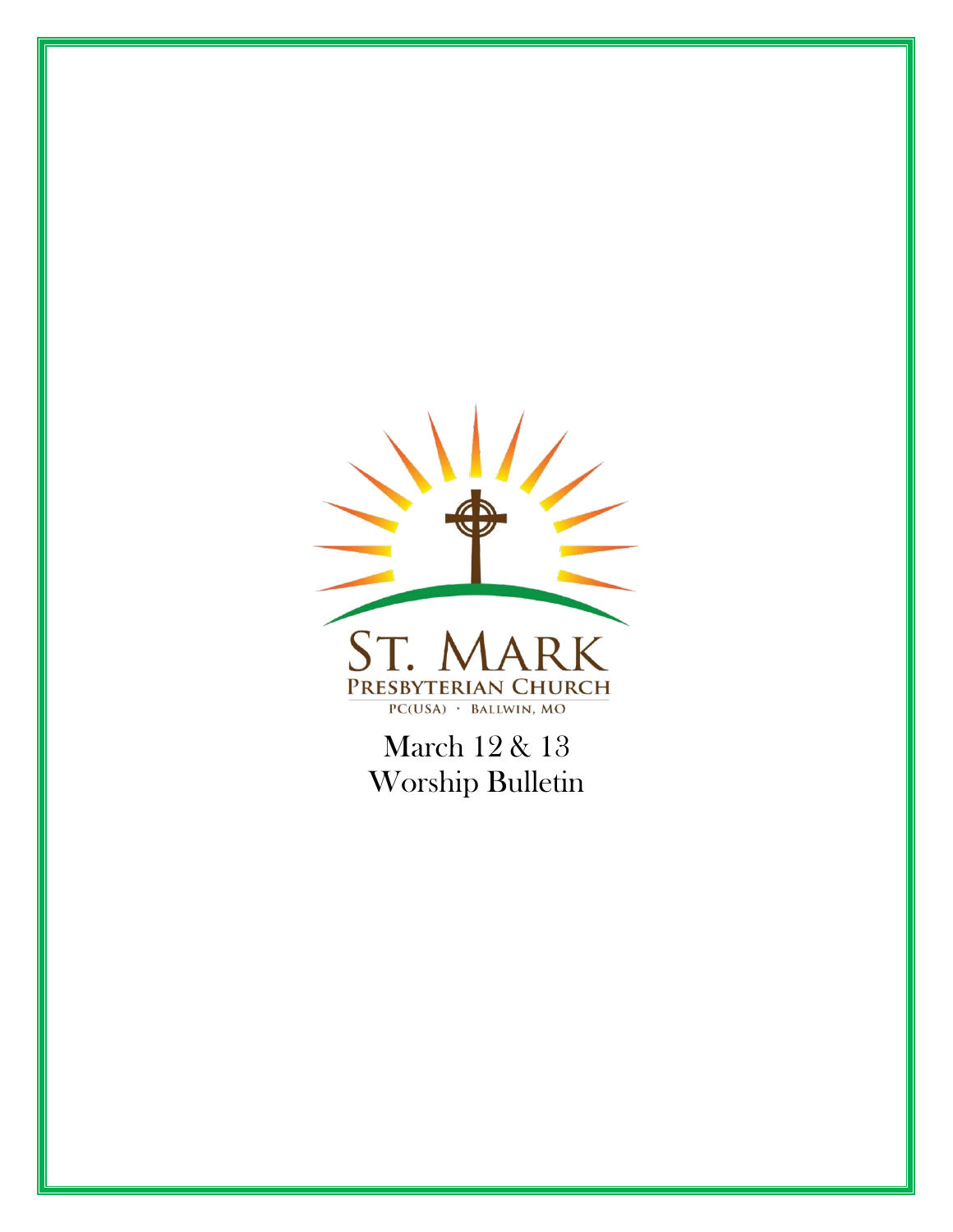#### ORDER OF WORSHIP

CENTERING PRAYER **CENTERING PRAYER J. Birch, faithandworship.com** 

God of Love, God of Peace, this fractured word cries out in pain, burns deep into my soul, and challenges me to make a difference.

 God of Love, God of Peace, God of this world, scarred by grief and tears, ignorance and fear, soften hearts of stone and begin with mine.

 God of Love, God of Peace, create within me a heart for people, a desire for change, for new beginnings to start this day.

PRELUDE (Sunday Worship) *Concerto del Signor Meok III* Walther (1684-1749)

WELCOME and ANNOUNCEMENTS

#### **CALL TO WORSHIP**

The LORD is my light and salvation; whom shall I fear? **The LORD is the stronghold of my life; of whom shall I be afraid?**

One thing I asked of the LORD, that will I seek after:

**to live in the house of the Lord all my life, to behold the beauty of the LORD, and to inquire in his temple.**

Come! Let us worship our saving LORD together.

**† HYMN "Praise Ye the Lord, the Almighty" Hymnal# 35**

#### **PRAYER OF CONFESSION**

**Merciful God, you made us citizens of heaven, but we confess we have set our minds on earthly things. We let our desire for security restrain our commitment to serve the poor. We let our fear of danger curb our obligation to love our enemies. We let our love of things dull our generosity to the needy. We let our craving for public status prevent our honesty about hidden sins. Yet, you know the desires of our heart and nothing is hidden from you. By the power of the Holy Spirit, conform our sin-weakened bodies to the glory of Christ, that we may be the body of Christ for the world.** (Silent Confession)

ASSURANCE OF GRACE

#### **† SHARING THE PEACE OF CHRIST**

The peace of Christ be with you. **And also with you.**

#### **†GLORIA PATRI Hymnal #581**

TIME WITH CHILDREN (Sunday Worship) (Children  $5<sup>th</sup>$  grade and younger may leave to attend Sunday School)

SCRIPTURE Luke 13:1-35

SERMON **EXAMPLE 19 SERMON** "Chickens, Roosters, and Hens" Rev. Dr. Dave Burgess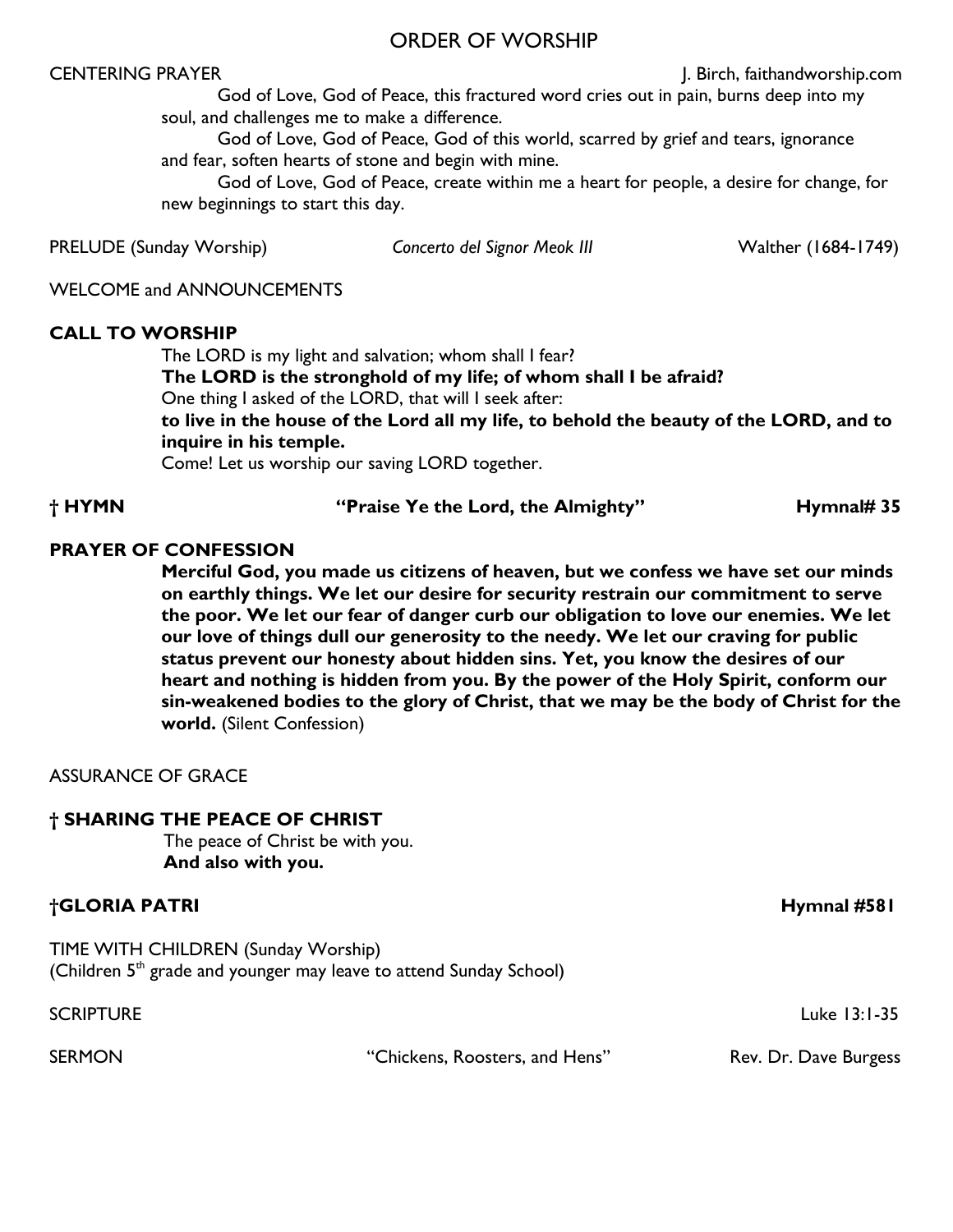#### **† AFFIRMATION OF FAITH The Apostles Creed**

**I believe in God, the Father almighty, Maker of heaven and earth, and in Jesus Christ his only Son, our Lord; who was conceived by the Holy Ghost, born of the Virgin Mary, suffered under Pontius Pilate, was crucified, dead, and buried; he descended into hell; the third day he rose again from the dead; he ascended into heaven, and sitteth on the right hand of God the Father Almighty; from thence he shall come to judge the quick and the dead. I believe in the Holy Ghost; the holy catholic church; the communion of saints; the forgiveness of sins; the resurrection of the body; and the life everlasting. Amen.** 

OFFERING This Lonesome Valley arr. Eithun Jesus Walked This Lonesome Valley *Chancel Bells*

**† THE DOXOLOGY Hymnal #606**

#### **PRAYERS OF THE PEOPLE AND THE LORD'S PRAYER**

**Our Father, who art in heaven, hallowed be thy name, thy kingdom come, thy will be done, on earth as it is in heaven. Give us this day our daily bread; and forgive us our debts, as we forgive our debtors; and lead us not into temptation, but deliver us from evil. For thine is the kingdom, and the power, and the glory, forever. Amen.** 

**† HYMN "God Be with You Till We Meet Again" Hymnal #542**

† CHARGE AND BLESSING

**† BENEDICTION "Shalom, chaverim"** 

(Sunday Worship) *See below*

POSTLUDE (Sunday Worship) *Intonatio Quint: Toni* Scherer (1631-1712)

*† You are invited to stand, as you are able* 



## **UPCOMING EVENTS**

- **March 13** Saints & Siblings, Main Event, following 10 am worship
- **March 13** Adult Mission Trip informational meeting, following 10 am worship
- **March 23** PW Book Club, 9:30 am
- **March 27** Youth Hangout, 4-6 pm
- **April 2** Troop 631 Lawn Mower Tune Up, 9 am 3 am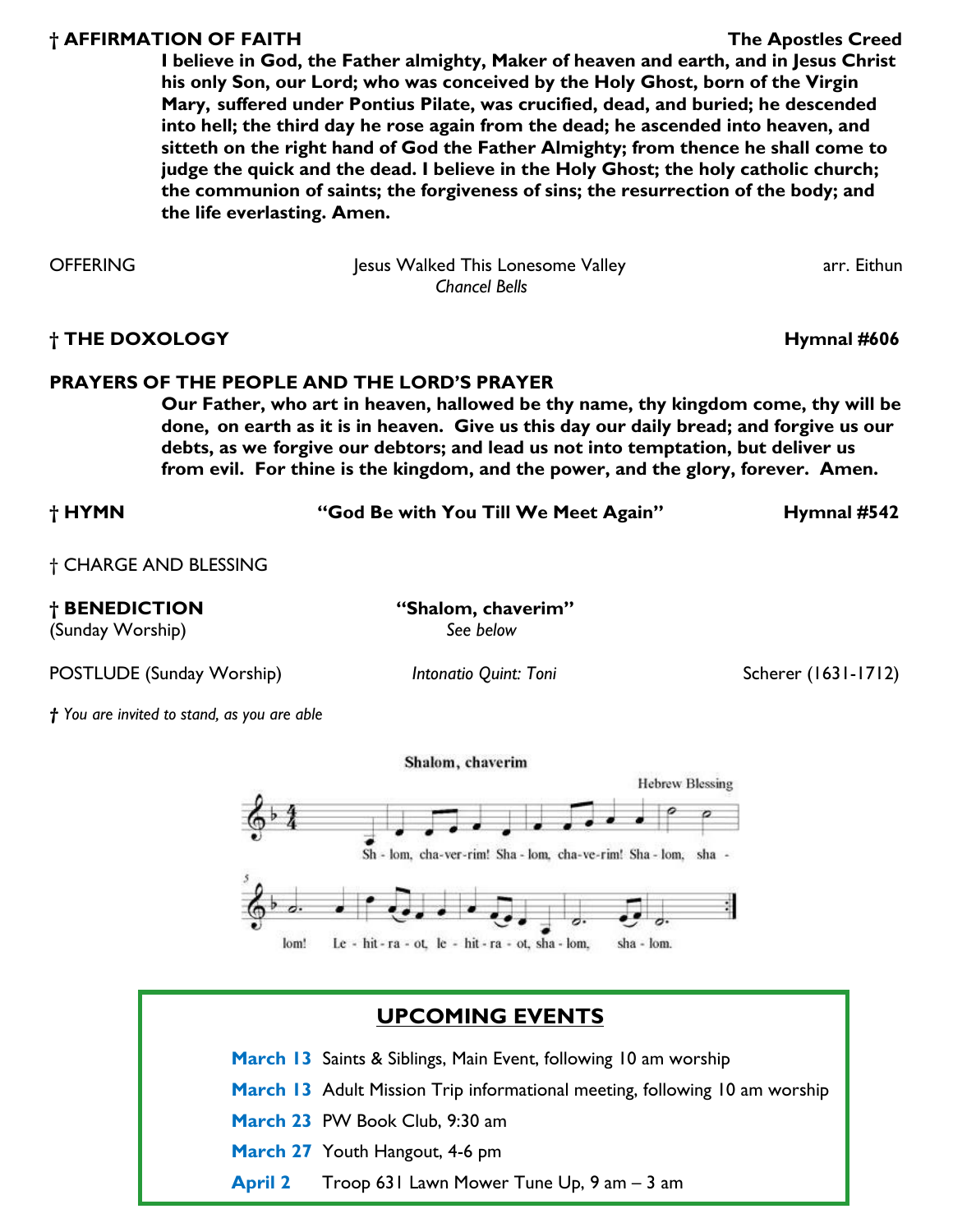### **WELCOME TO ST MARK PRESBYTERIAN CHURCH!**

We are pleased to have you join us this morning. Your presence enriches both us and this experience of worship together. It is our prayer this will be a time of challenge and encouragement. Wherever you may be on your faith journey, there is a place for you to participate in our life together here at St. Mark.

**To Our Guests.** We hope you enjoy your visit today. Whether this is your first visit, or you have been coming to St. Mark and are considering joining the church and you would like to know more about St. Mark, we would be happy to talk with you.

For more information, please contact the church office, 636-394-2233.

**Please wear your NAMETAG at church.** Don't have one? Stop by the church office where you will find a form to fill out in the "Name Badge" mailbox.

**Listening devices** are also available and may be picked up from the sound technician in the booth at the back of the sanctuary.

**January/February/March** *These Days* devotional booklets are in the lobby at the Mark entrance.

**Please be aware** that, as St. Mark works to increase safety and security, all doors to the building are locked Sunday morning once worship has begun. Those who arrive late should approach the Mark door and will be admitted by a member of the Security Team.

**Flowers for the Sanctuary** are donated by Michele Noark "In loving memory of my grandparents, Helen & Junior Cowles."



# **WAYS TO GIVE**

If you would like to make a monetary donation to St. Mark, we have several convenient and easy ways to do this:

- 1. **In-person:** An offering plate is available in the Narthex after the worship service.
- 2. **Mail**: Please make check out to St. Mark Presbyterian Church and send to:
- St. Mark Presbyterian Church
- 601 Claymont Drive Ballwin, MO 63011
- 3. **Online**: To donate, use the **QR Code** here to



be directed to our giving page on discoverstmark.org, **OR** go to:

www.discoverstmark.org/ giving/make-an-on-linedonation-to-st-mark/



St. Mark will continue our tradition of using lilies to beautify our sanctuary on Easter Sunday. The lily is mentioned frequently throughout the bible and serves today as a beautiful reminder of the significance of the Easter season. Easter lilies grace homes and churches each spring as a symbol of purity, joy, hope and life. We encourage you to order one or more lilies to brighten your home. Consider ordering a plant to be delivered to a homebound member as a tangible reminder of their spiritual connection to St Mark. Order forms can be found by the flower chart on the easel in the Narthex. The cost is \$8.50 per plant. The lilies are sourced from a locally owned greenhouse. A portion of this year's Easter lily cost will go to our mission partners. If you have any questions, contact Kay Merz.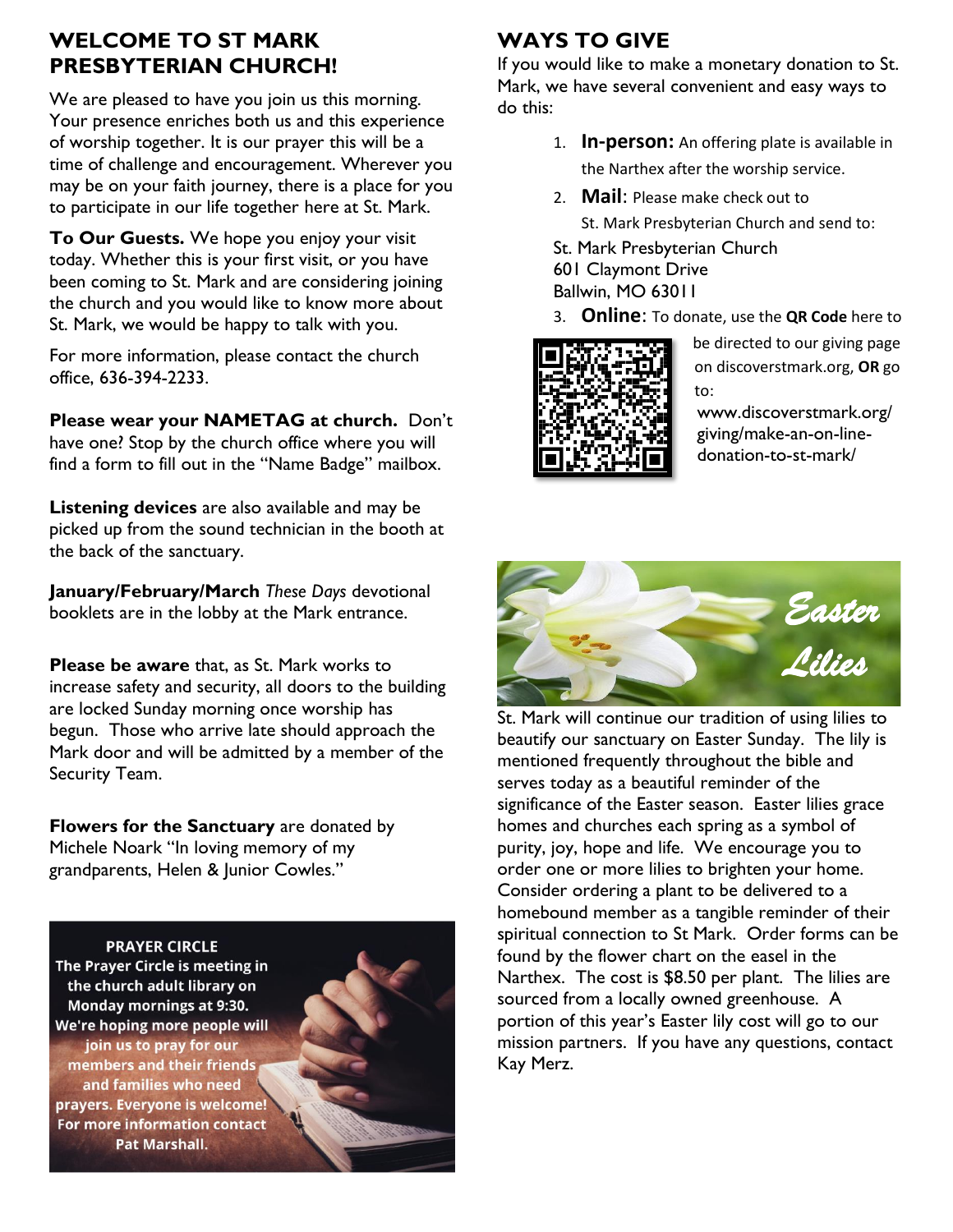## **WHAT'S HAPPENING WITH YOUTH**



Youth meet weekly in person to have fun, fellowship, and faith experience. Did I forget to say SNACKS?!?! Snacks too! Join us Wednesdays from 6-7 pm in the youth room!



March 27th 4:00-6:00pm - SMPC Youth Room! Join us for a movie, games, and of course food!

## **WHAT'S HAPPENING WITH CHILDREN'S MINISTRY**



#### **SAINTS AND SIBLINGS ARE GOING TO THE MAIN EVENT ON SUNDAY, MARCH 13!**

Immediately following worship service, elementary students and their families are invited to come enjoy time with family and church friends. Kids and parents pay only \$10 per person for a \$20 fun card and entree. To sign up go to:

[https://www.signupgenius.com/go/4090e4da4ad2faaf9](https://www.signupgenius.com/go/4090e4da4ad2faaf94-stmark3) [4-stmark3.](https://www.signupgenius.com/go/4090e4da4ad2faaf94-stmark3) Contact Latisha at [lgilliland@discoverstmark.com](mailto:lgilliland@discoverstmark.com) for more information.

## **CHILDREN'S LENTEN WATER CHALLEGE**



Beginning on Sunday, March 6, St. Mark children will be challenging the congregation to support the Lenten Water Challenge. There is a "well" in the Narthex for the children of the congregation to donate their coins which will be added to donations made by the church members.

# **SAVE THE DATE: CHILDREN'S MUSICAL**

Saturday, April 9, during 5pm worship service!



# **MISSION AT ST. MARK**

## **ADULT MISSION TRIP JULY 10-16, SPIRIT LAKE, NORTH DAKOTA**

Mission trip activities include light construction and summer day camp support. An informational meeting will be held on March 13 following worship service. Contact Joyce Blackwell if you are interested in participating.

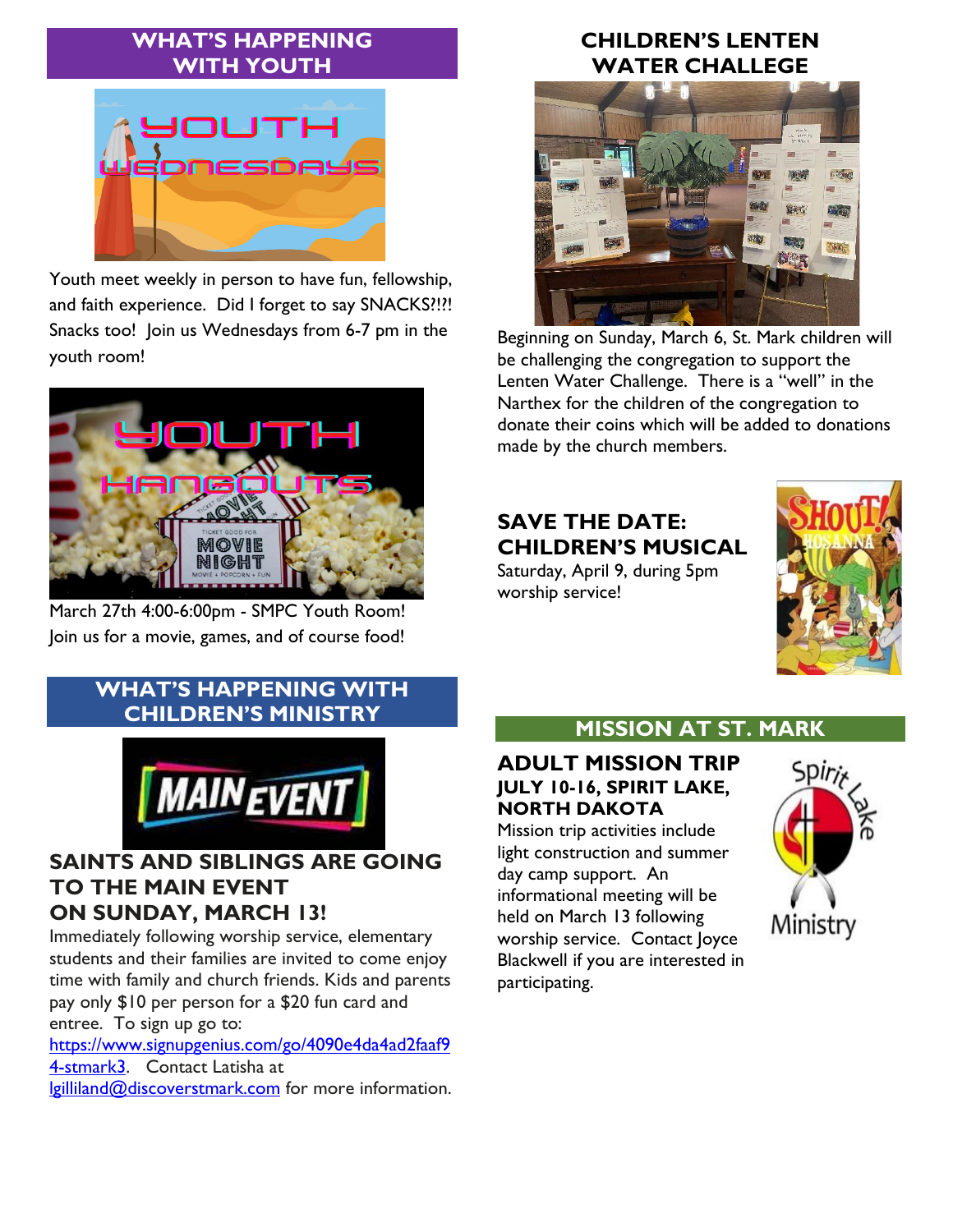## **LENTEN WATER CHALLENGE**



Marion Medical Mission has played an active role in the fight against dirty water. Since 1990, they have built over 31,000 wells in Malawi, Tanzania and Zambia providing over four million people with a

sustainable source of safe drinking water.

You are encouraged to drink only clean tap water for the 40 days of Lent. Giving up the morning trip to Starbucks or the evening glass of wine might be a tall task for some, but it will help us comprehend how much money we spend on beverages.

Moreover, we can use the money we save to support Marion Medical Mission in building more wells in Africa. We are blessed to have clean water in our community, and this challenge helps us to understand the needs of those who have less, and support groups who are working to provide living water for all God's children.

#### **FOOD PANTRY MOST WANTED**

During March, we are collecting the following items for Circle of Concern and Isaiah 58:

- 
- *Boxed Cereal*
- *Peanut Butter*  • *Jelly / Jam*



- *Canned Chicken*
- *Canned Sardines*

Please place your donations on the table in the pastors' hallway. You may also write a check indicating the mission partner(s) on the memo line.



PW Book Club meets March 23 at 9:30AM, virtually and in Room 102. We are reading A Woman of No Importance by Sonia Purnell. Lee Berger is presenting the true story of Virginia Hall, who almost singularly started the French Resistance in France during WWII. The story is true and the movie "A Call to Spy" is available on Showtime which also tells the story.

## **CHURCH WORLD SERVICE BLANKET PROJECT**



In 2021, congregational gifts provided over 183,000 CWS Blankets and Kits to families impacted by natural disasters and other crises. You can show God's love and provide hope to your neighbors by making a donation. PW will be collecting donations through March. Please look for the CWS envelopes in the pews. Each \$10 gift provides a blanket and enables someone to feel God's love in their lives. You can support this mission with cash or checks payable to St. Mark with the notation CWS Blankets. Thank you for you continued support of the blanket project.



PW is collecting baby items for Newborns in Need during the month of **April.** Donations of new and gently used clothing items (sizes up to 6 months), blankets, wipes, and diapers are especially needed. Donated items may be placed in the Pac n Play in the Narthex in **April.** Monetary donations are also appreciated. Checks may be mailed to Newborns in Need c/o Judy Giovanoni, 461 Bluff Meadow Dr., Ellisville, MO 63021. Please contact Shirley Boeker or Louise Grothe for more information.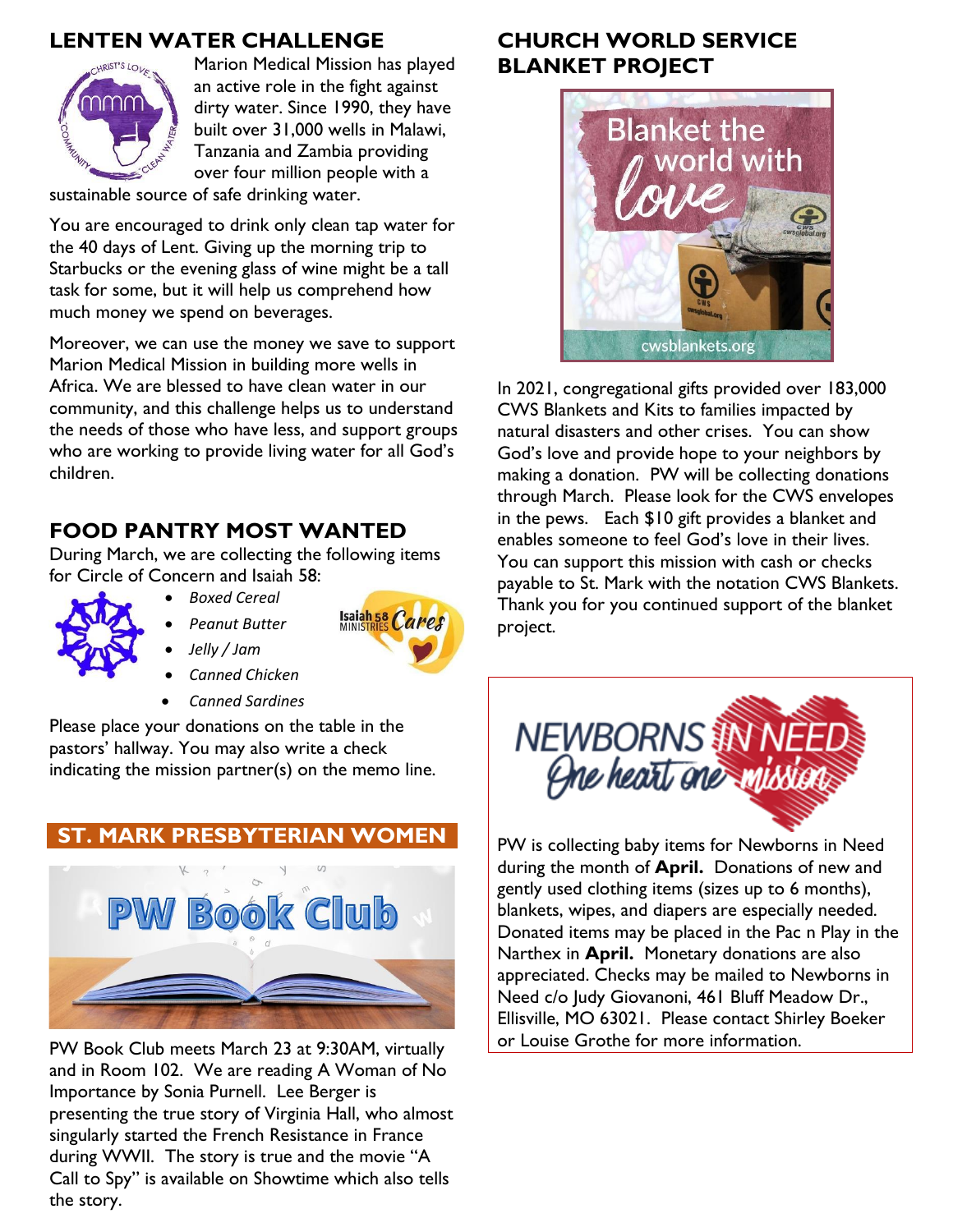

# **JOIN US FOR MOUND RIDGE'S ANNUAL SPRING FUNDRAISER!**

Saturday, April 9th from 12 pm to 3 pm at Maison Du Lac - 2603 Wild Plum Valley Road, Catawissa, MO 63069. Tickets are \$60 per person, which includes lunch.

All proceeds of this fundraiser will go towards Mound Ridge's mission to provide a "discounted or cost free" camp experience to over 180 underserved children. Go to<https://moundridge.org/> to learn more.



### **Get ready for spring and let Boy Scout Troop 631 tune up your lawnmower!**

**When:** Saturday, April 2nd from 9AM—3PM **Where:** Parking Lot of Rick's Ace Hardware— Ellisville, (15870 Clayton Road at the Intersection of Clayton and Clarkson) **Cost:** FREE! (Donations Gladly Accepted)

Services Included: Oil change, spark plug service (cleaning, re-gapping; replacement if necessary), air filter service (cleaning, replacement if necessary), blade sharpening, mower deck cleaning. Walk behind mowers only (no riders or zero-turns). Mower must start at the time of check-in. All proceeds to offset the cost of summer camp.





### **CLAYMONT PRESCHOOL AT ST. MARK FALL 2022 REGISTRATION**



It's time for parents and grandparents of St. Mark preschool aged children to start planning for Fall. St. Mark families are offered priority registration beginning Tuesday, January 18. Half-day classes are available for children who will be 2 years old before October 1, 2022, through pre-kindergarten. Classes meet 9:00 to 12:00 with extended day until 1:30 for older children. Currently, during COVID, there are 62 children attending Claymont Preschool. We expect this number to increase this fall. The Preschool enjoys a wonderful reputation for excellent caring teachers and superb kindergarten readiness, causing some classes to fill quickly, so we hope St. Mark members will take advantage of this early registration period.

Please call Lynne Dauve, call or email [ldauve@discoverstmark.org](mailto:ldauve@discoverstmark.org) for more information. Our registration form and other Missouri State required forms are available at DiscoverStMark.org. We have a very limited number of openings in our 3 year old classes currently, so if you have a new neighbor or know of someone looking for a fabulous preschool, please recommend us to them!